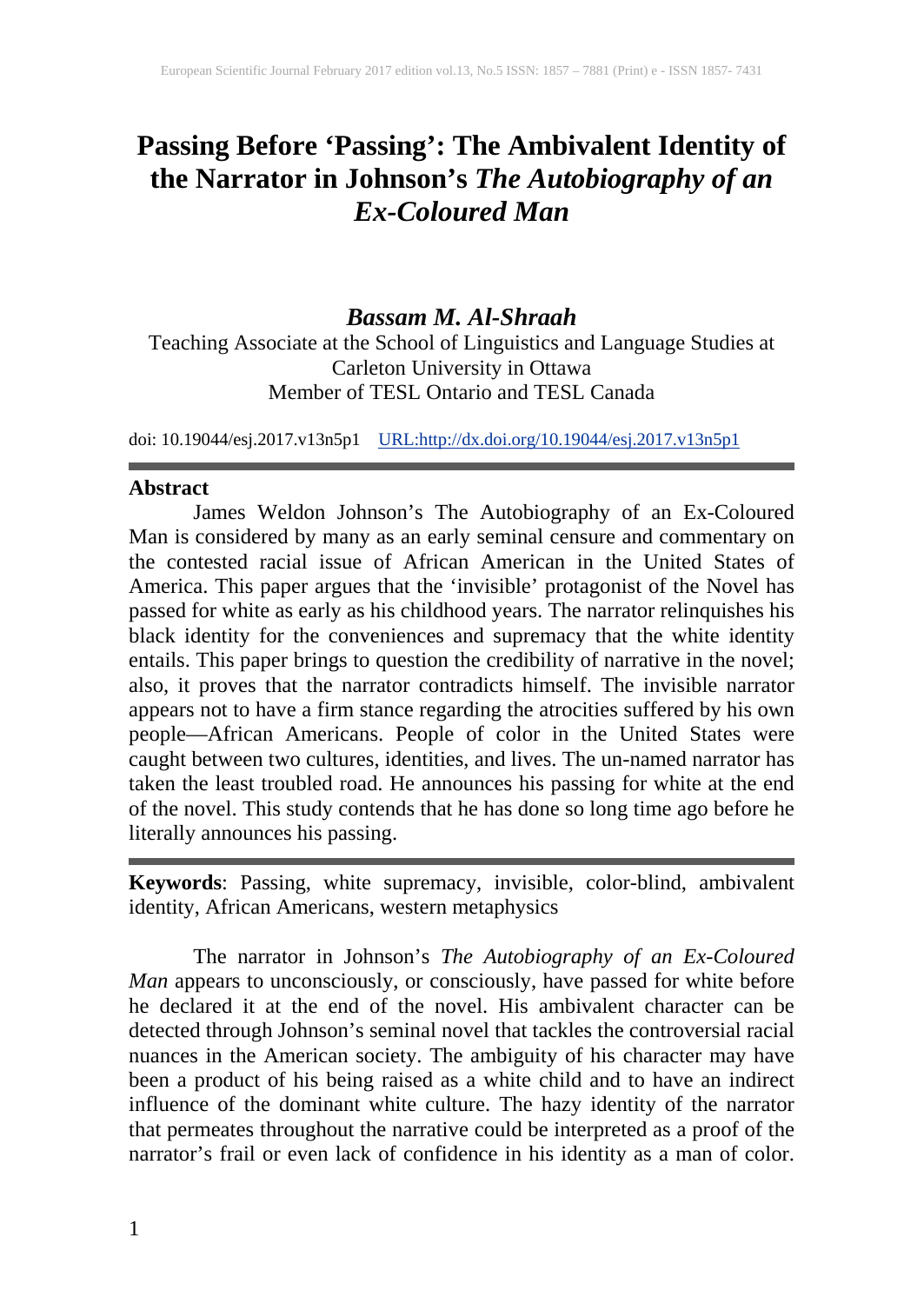The choices he made in his life authenticated his inability to settle for a definite side of culture—white or African American—while negotiating his identity.

Right from the beginning of the narrative, we are faced with a reluctant protagonist who seems to justify his acts rather than endorses them: "… I suffer a vague feeling of unsatisfaction, of regret, of almost remorse, from which I am seeking relief …" (Johnson, 1). The unclear position of the narrator poses the issue of the credibility of his narratives. Consequently, this opens the door for more inquiry into his motives and justifications. Robert Fleming explains the fact that we have credible grounds to question the reliability of the narrator:

The narrator's first paragraph gives the reader the impression of a self-assured man with a rather objective, analytical approach to what promises to be searching the honest account of his life. However, the second and last paragraphs alert the reader to the fact that the narrator-protagonist is in reality disturbed, torn by doubts; therefore, his statements should be examined carefully to determine the psychological facts concealed by superficial meanings. (31)

Our whole reading of the text hinges upon how credible the unnamed narrator is. Throughout the narrative permeate a host of inconstancies in attitudes and discrepancies in motives that this paper aims to point out. Due to all this coupled with identity crisis, the narrator suffers calls for a new reading of *The Autobiography of an Ex-Coloured Man*. The new reading aims to divulge the vulnerability of the narrator's character; notwithstanding, it is justifiable, or not. The matter here is to deconstruct the psychological, schizophrenic, and split character of Johnson's narrator. Consequently, he poses himself as a man passing. In the crux of the matter, he has never been a solid black character as this paper tries to show.

The traumatized black consciousness is channeled into a tight spot where people of color find themselves between the hammer and the anvil. Here, we are to question the mechanisms by which white supremacy asserts itself as the mainstream culture. This is against which all things should be measured and looked at. White privilege and prerogatives were the main tools by which whiteness desirability was promoted. African Americans were denied basic rights granted by the constitution due to their biological pigmentation. The normativity is yet another way by which whiteness assumed invisibility. Whiteness has always been thought of as the rule. Also, other social structures and categorizations were exception. White scholars and philosophers enhance this invisibility by claiming that they are color blind when dealing with the issue of race. Suffice it to say that the whole Western colonial discourse was based on a host of texts, self-appointed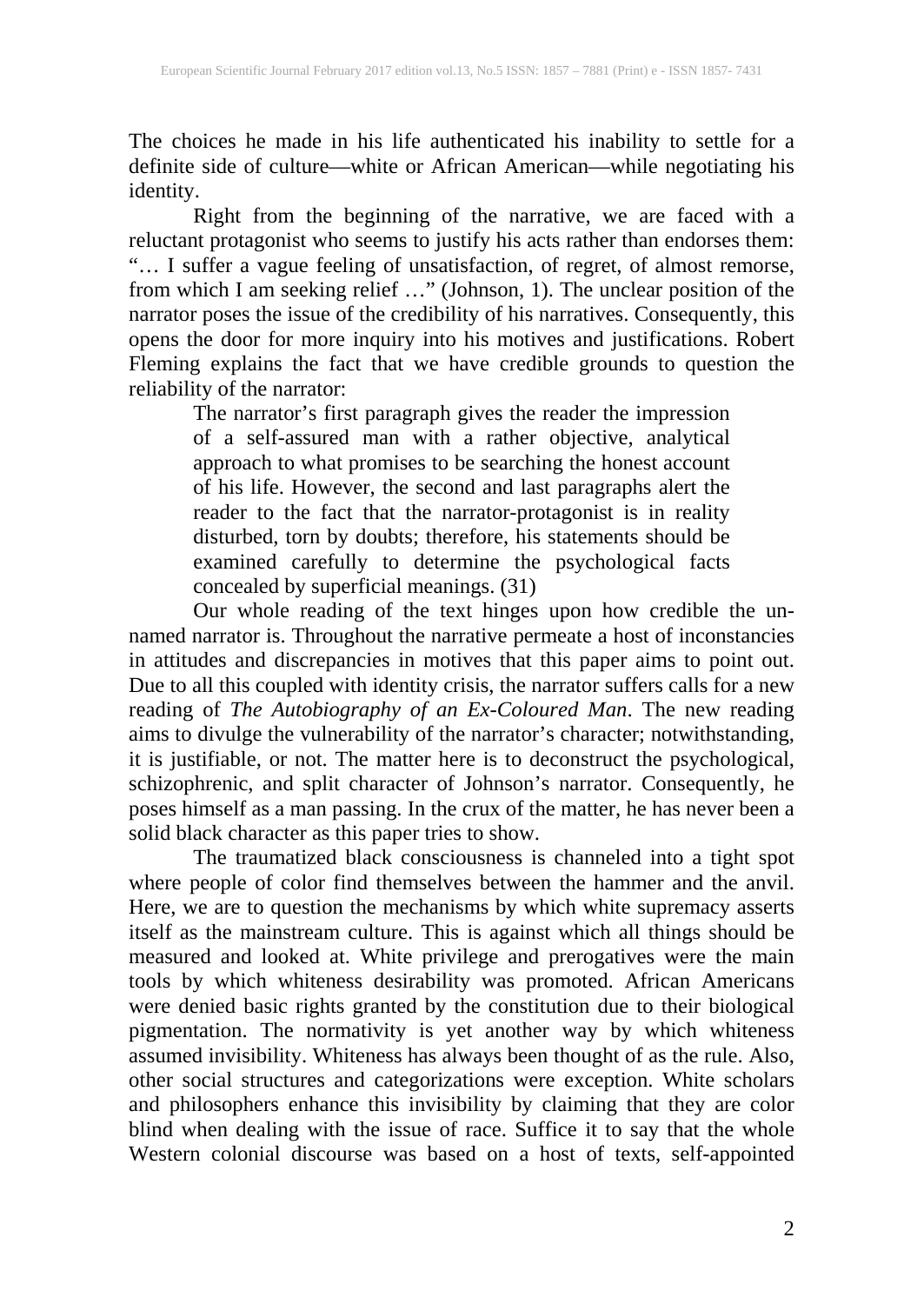generalizations and stereotype, studies, prejudices, and statements deeming all non-whites as the Other.

People of color were to be considered as colonized subjects because of the oppression they underwent by the same Eurocentric mentality that colonized huge parts of Africa, Asia, and South America. People of color were used and abused for the welfare of the white race. So does the peoples of the colonies and their raw materials and fortunes that built what is dubbed as the civilized Europe, or the West that was built upon the pains and traumas of non-whites. "In *The Autobiography of an Ex-Coloured Man*," both the narrator (by his millionaire patron) and his mother (by her aristocratic lover) were treated as pawns to relieve the ennui or further the designs of the white world …," asserts Houston Baker. Then we see that the narrator's ambivalent identity is like the hybrid identity of the colonized people who are torn between two worlds, theirs and the world of their colonizers. This bifurcation in identity and psychology is grave enough to compel people to choose one identity over another—to escape the bitter reality. However, this flight only lands them in illusionary realm where they live in pain and trauma for the white world and its allure will never wipe out their genuine identity.

The narrator was raised white till one day he was faced with the reality of his being a descendant of a white father and a colored mother. Early in his childhood, it was difficult for him to negotiate the meaning of being colored. However, as he grew up, he has mainly behaved as white. Valerie Smith explains his reaction when the narrator was told that he is not white. He went home to look at himself in the mirror, but he fails to detect blackness. However, she asserts, "This failure to see his color in the mirror symbolizes his characteristic inability to accept his racial identity." Valerie adds, "The young boy's subsequent response to this discovery [that he is not white] further reveals his ambivalence and discomfort" (96). This identity instability foreshadows the narrator's ultimate assimilation into the white dominant culture early in the text. Therefore, the mainstream culture forms a web of complex concepts of privilege, superiority, and normativity. This fabric of values work latently so that it has become the touchstone against which everything else is measured, approached, and compared. The underlying operation of the white culture creates unconscious identification of colored people with it subtle enough not to be transparently noticed. For some colored people, this unconscious identification intensifies to the degree that creates a split of personality between the non-white identity and the white one. People of color in America find themselves trapped between the anvil and the rock. On one hand, they feel proud of their culture, heritage, and race, while on the other hand, they are drawn into the allure and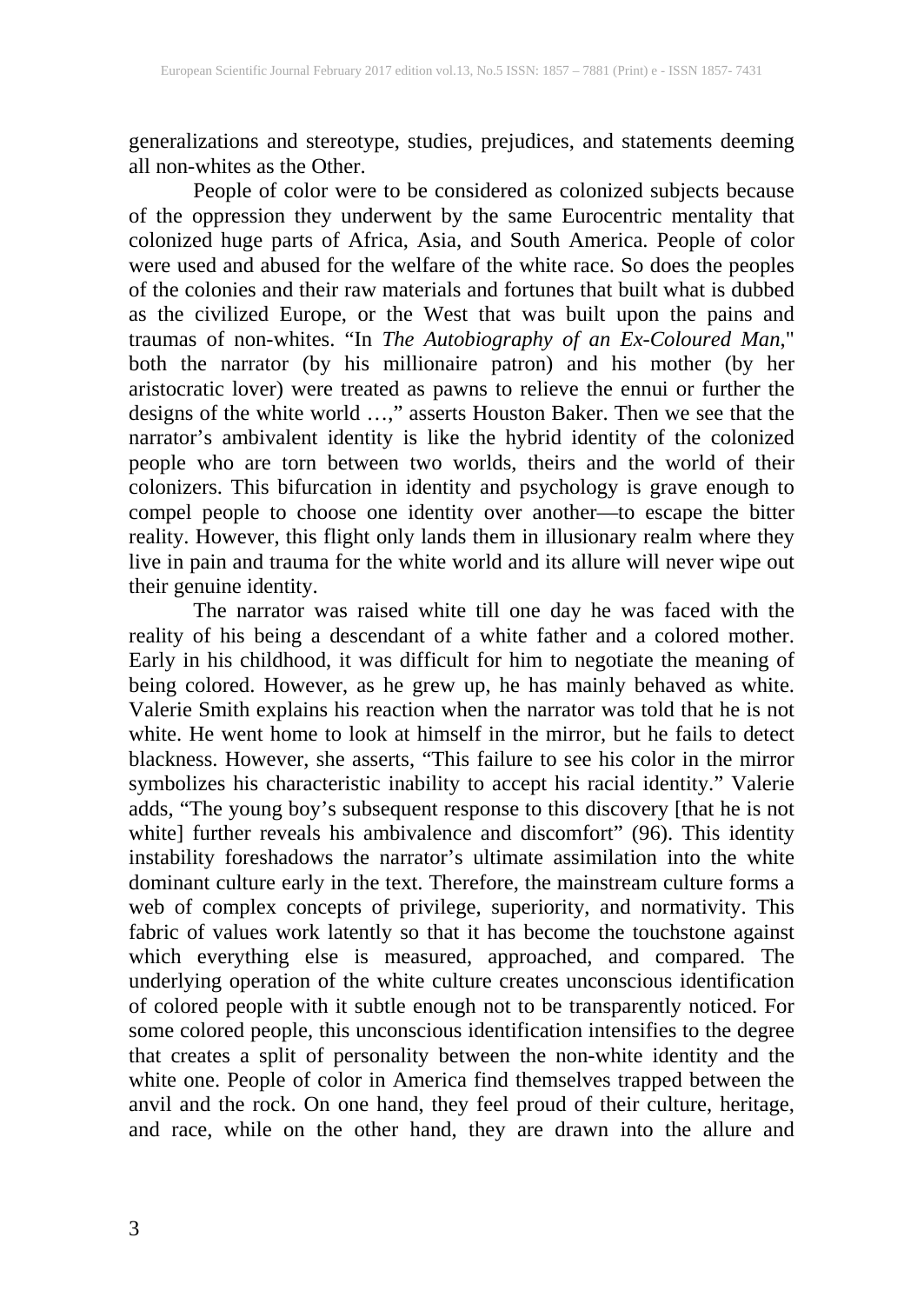potentials of whiteness. This was explained by Rottenberg in her article "Passing: race, identification, and desire":

*…attributes associated with whiteness are always privileged. While such a regime would not necessarily discourage marginal black-identified subjects from striving to embody blackness, the splitting of identification and desire-to-be serves as one of the most efficacious mechanisms of control. This delinking ensures that the desirability of whiteness is reinforced, while black-identified subjects are simultaneously prevented from accessing many of the privileges that "true" whiteness grants. (446)*

Contemplating the possibilities and accessibilities passing provide, many light colored African-Americans venture into the other side. The very process of passing carries within itself the danger of being caught, adding up to the torment that those people endured for prolonged periods. Also, it may last for their entire lives. Those who decide to pass usually calculate the gains and losses of such an act prior to their passing. The white supremacy worked in two parallel ways; it manifests the tantalizing privileges of white people, and at the same time, it increases the torture of black people by a prevalent discourse of alienation and depravity. Therefore, this creates a deep wedge between people of the same country. The psychological impact of such practices is beyond imagination. The torment is both psychological and physical as in the heinous crimes of lynching and whipping which being bodily, correlate and increase the already psychological torture.

Both Johnson and his narrator were seeking financial rewards from their "passing." Consequently, Johnson passed in two ways; first, his text passed as an autobiography while it is in fact narrative [fiction], and second, his work was first published anonymously apparently for financial security. This is because his work would not sell well at the advent of the twentieth century if it were known to be written by an author of color. Therefore, his text passed as a genre and he veiled his identity as an author of the passing text. The narrator passed by adopting the white gaze of the dominant for financial reasons. Thus, he clearly declares at the very end of the book. Heather Russell Andrade contends that "Johnson's narrative representations must be re-examined precisely because his narrator opts for personal and financial gratification rather than the existential rewards of racial responsibility and the public avowal of black self-determination" (260). Therefore, never had the narrator been seen to be in dire need for financial security. He is merely justifying his fragility and determination by veiling his motives in a way they seem warranted crossing over to the other side of identity.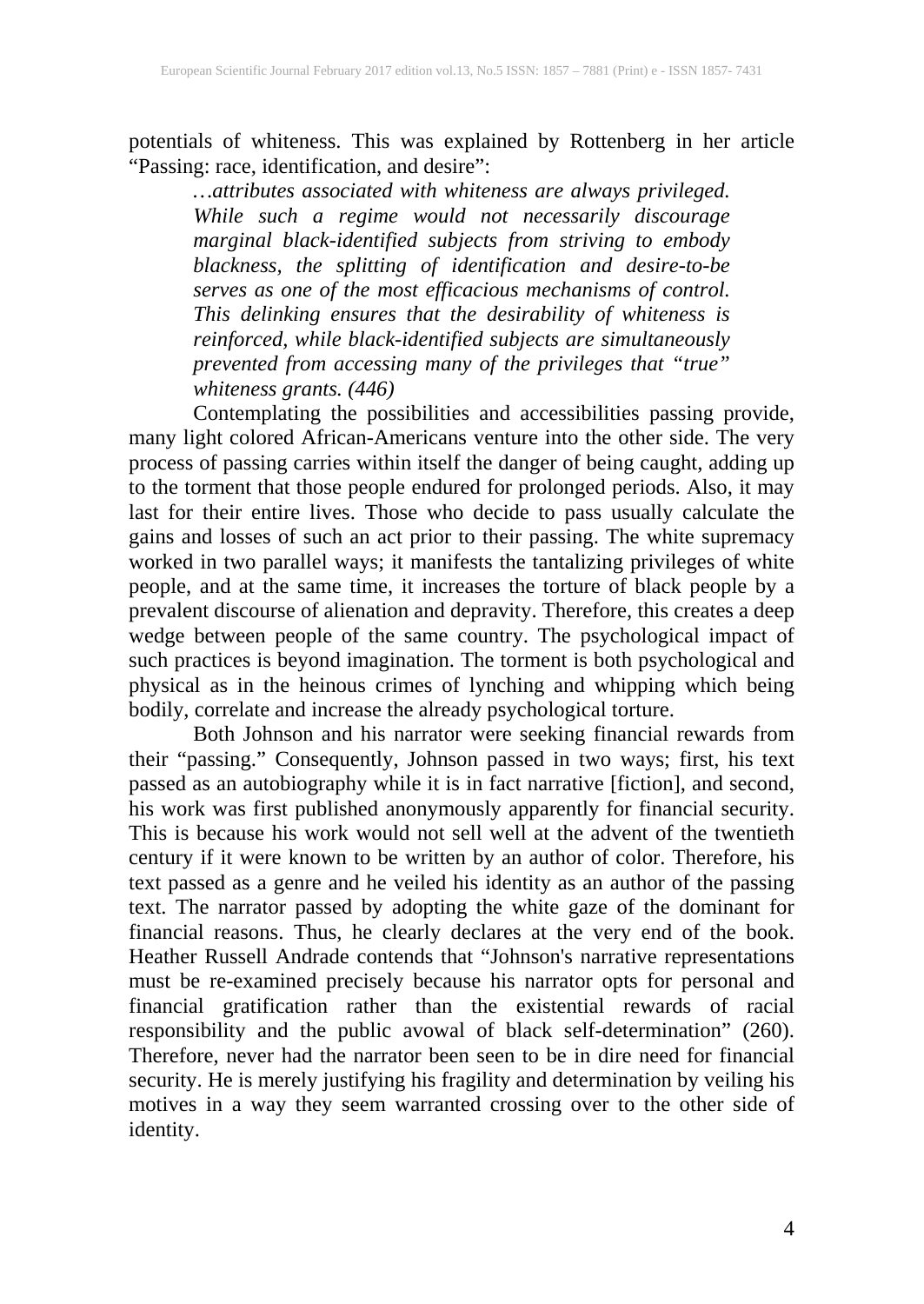The narrator tries to resolve the case of his hybrid or dual identity by assuming the white identity. His resort to the oneness is a solution that carries its own destruction because he will live in fear of being discovered and destroyed all his life. This alleged oneness is a mere mask to the schizophrenic identity he embodies. Therefore, we do find some justification for people of color passing to white. Nevertheless, at the same time, he is a man of talent that could contribute to the welfare of his own people in their long struggle for freedom and equality. It should be stressed that the whole issue of passing is due to social, economic, and individual reasons. In his book, *Black Skin, White Masks*, Fanon strongly contends that the problem of and the solution to the race issue lie in the social structures:

*… the black man should no longer be confronted by the dilemma, turn white or disappear; but he should be able to take cognizance of the possibility of existence. In still another word, if society makes life difficult for him because of his color; if in his dreams, I establish the expression of an unconscious desire to change color, my objective, once his motivations have been brought into consciousness, will be to put him in a position to choose action (passivity) with respect to the real source of the conflict-that is, toward the social structures. (100)*

The social structure of the American society is based on the white supremacy and black inferiority leaving the people of color victims to this distorted structure. My argument is that the narrator is by no means an ordinary black person; he is fully aware that race is socially constructed and so his deeds should conform with such understanding. Our reading of the narrator should be changed based on the previous statement. He is a man of talent and experience that might cataclysmically enable him to contribute to the advancement of the black people. Strangely enough, he acted opposite to what he breached. Now, one must not rule out other readings, but I assume that this new reading lends itself to the contradictory nature of the narrator's character.

W. E. Burghardt Du Bois in 1903 was fully aware of the split and mixed feelings of people of color. He finds it both painful and enriching. Thus, he explains the duality of the consciousness that the black people are destined to have. He asserts that the unenviable strangeness of consciousness people of color find themselves to be endowed.

*It is a peculiar sensation, this double-consciousness, this sense of always looking at one's self through the eyes of others, of measuring one's soul by the tape of a world that looks on in amused contempt and pity. One ever feels his twoness, —an American, a Negro; two souls, two thoughts, two*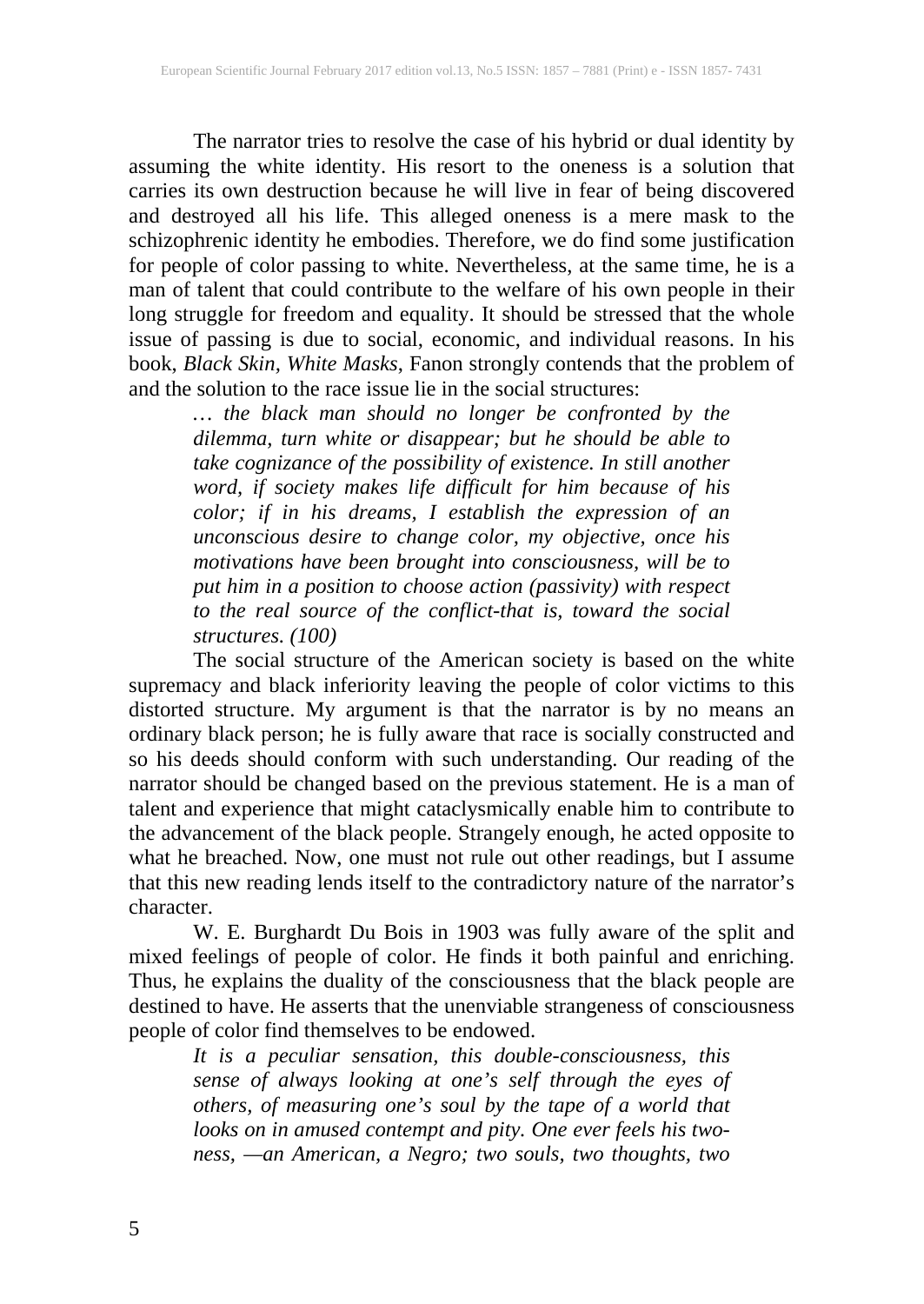*unreconciled strivings; two warring ideals in one dark body, whose dogged strength alone keeps it from being torn asunder. (3)*

Du Bois exquisitely as well as painfully, explains what it means to live as a colored person in the United States of America. The warring world that a black person must live in simultaneously means constant torment unless people of color re-conciliate with their situation and find a way to go about their lives. No matter how difficult this might be, there is always a way to harness the "Double Consciousness" to enrich one's heritage and strengthen identity which the narrator in *The Autobiography of an Ex-Coloured Man* not only failed to achieve, but also did not meditate seriously enough in bringing about.

The latent as well as the manifest ways whiteness impose in asserting its supremacy makes it hard, if not farfetched, to separate whiteness from Americanness. Therefore, the two concepts have become inseparable and interchangeable. It is hard to assimilate into the American society unless you let loose your cultural values, traditions, and sometimes your own color. The matter is yet intricate for African-American people as the pigment of their skin always flamboyantly recognizes them. African-Americans were forced to question their whole sense of self in relation to the white society. Unlike white immigrants to the United States of America, whose assimilation into American society depends upon their embrace of Americanness and facilitated by the virtue of their white color, African-Americans are never practically incorporated to the texture of "white America". They have always been dubbed differently. Notwithstanding, they are American born and are native citizens by constitution. This testifies to Du Bois concept of the hybridity of the African-American identity in this country.

The dilemma the un-named protagonist is faced with made him devise ways into dealing with his complex situation. The fact that he has a light color made it quite possible for him to take the easiest path and maneuver around the anxieties of life in a deeply segregated society at the time the story is set. Contrary to what he tells us, he did not use his musical talent to enhance the situation of his colored folks. He even used them to deeply indulge in the privilege the white people endowed upon him to entertain them in exchange for his livelihood. Justifiable enough, as it might seem, he claims the opposite; he claims that he decided to pass late after his terrible experience in the South since he felt ashamed of his color after watching the horrible lynching of a black man.

The narrator has adopted the white gaze since the reader first encountered him. The white gaze perpetuates the white stereotype about black people. They are viewed as lazy, uneducated, not clean, lasciviouseven sexually beast behaving- and inferior to whites. When white people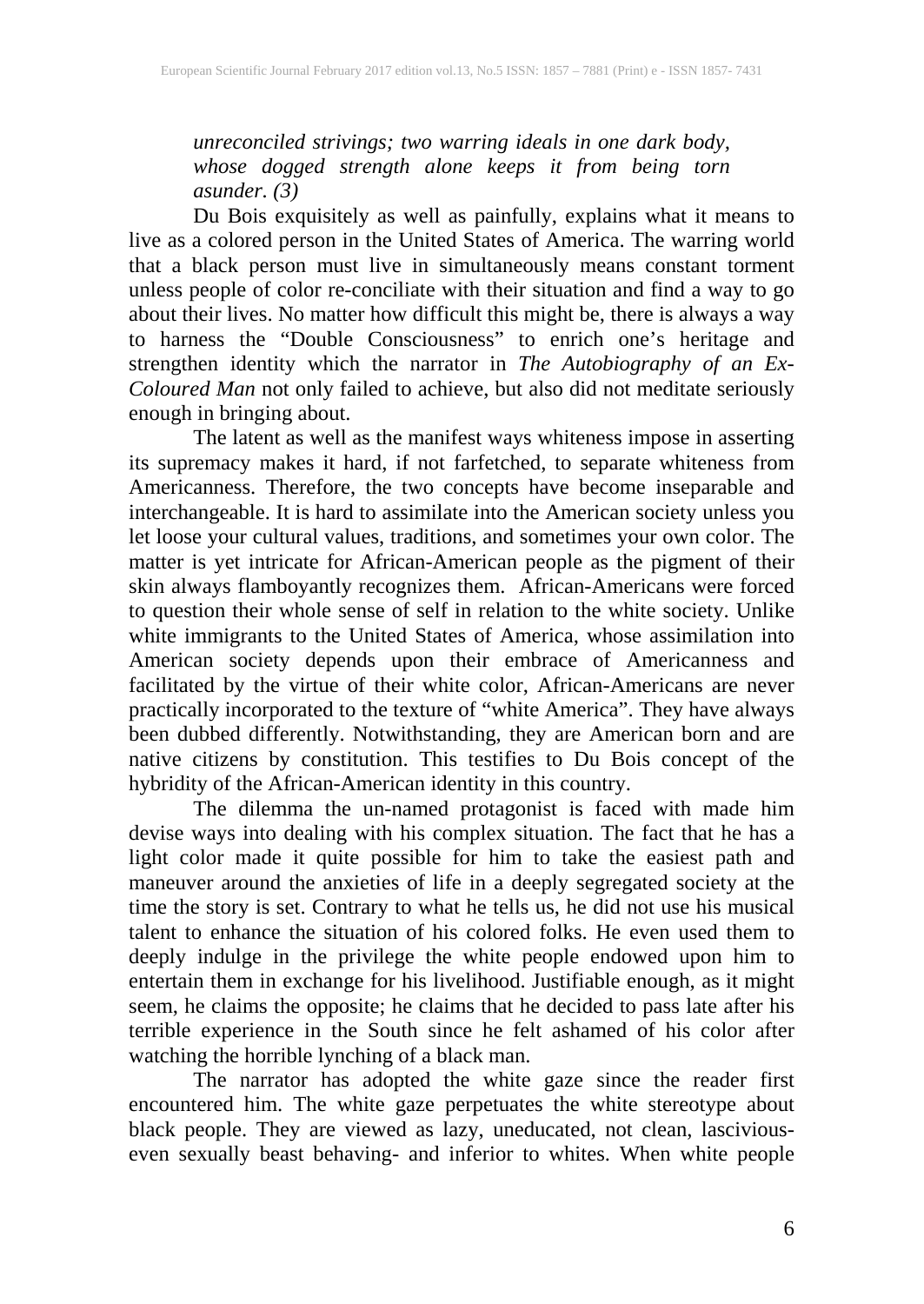circulate these stereotypical images, one can find a reason for that, though unwarranted. On the other hand, if adopted by an individual of the same group that is being the object of this severe stereotype, the harm that is being done is excruciating and undermining. Our reading of Johnson's *The Autobiography of an Ex-Coloured Man* should deal with the deteriorating effect of the narrator's schizophrenic identity. This is because he is a man of talent that might have done something to his own people instead of wasting his talent endorsing the white people's gaze that deemed people of color. Therefore, it is not only inferior, but is also sub-humans. He meditates on the fact that people of great talent and potentials can do and really perform sizable services to their black fellow. Hence, "Frederick Douglass was enshrined in the place of honour" (46). The narrator's escapism and lack of enthusiasm makes us question the motives of Johnson behind the characterization of such a persona. Then the questions that begs answer is, if he thinks he is talented in Ragtime music, why is he not even bothered to try to enshrine his name like Douglas?

"What is worse, the anonymous narrator in the text proper, in aiming for a "detached" or "objective" stance on the "race question" - the position the social scientist conventionally pretends to - not only distances himself from the black America he depicts, but he frequently chooses to adopt the gaze of white society" (20), declares Donald Goellnicht in his 1996 article titled "Passing as Autobiography: James Weldon Johnson's *The Autobiography of an Ex-Coloured Man*." The self-appointed defender of the right of people of color lives in contradiction within him. However, he professes the same color-blind strategies of Hegel and the troupe of Western metaphysics and philosophies. The Western Eurocentric white metaphysics and its proponents were the first to declare the inferiority of all non-whites. Then, how can we believe or identify with Johnson's narrator who flagrantly embraces the same attitude of the very white enslaving people of America. Subsequently, our reading of the text is to take other directions, not necessarily neglecting other readings of the text.

The narrator totally embraced the scrutinizing gaze of the dominant white culture.

He even lacks the sense of sympathy with his own race. "Only once in Paris did I have cause to blush for my American citizenship," he reflects upon the instant of meeting a young man from Luxemburg in Paris. Therefore, the man asked him: "Did they really burn a man alive in the United States?" I never knew what I stammered out to him as an answer. I should have felt relieved if I could even have said to him: "Well, only one." (Johnson, 136) He felt ashamed as a white American, not as a victimized black American. This is a clear-cut example of the duality of his personality. If he does not want to feel with his people, at least, he should have not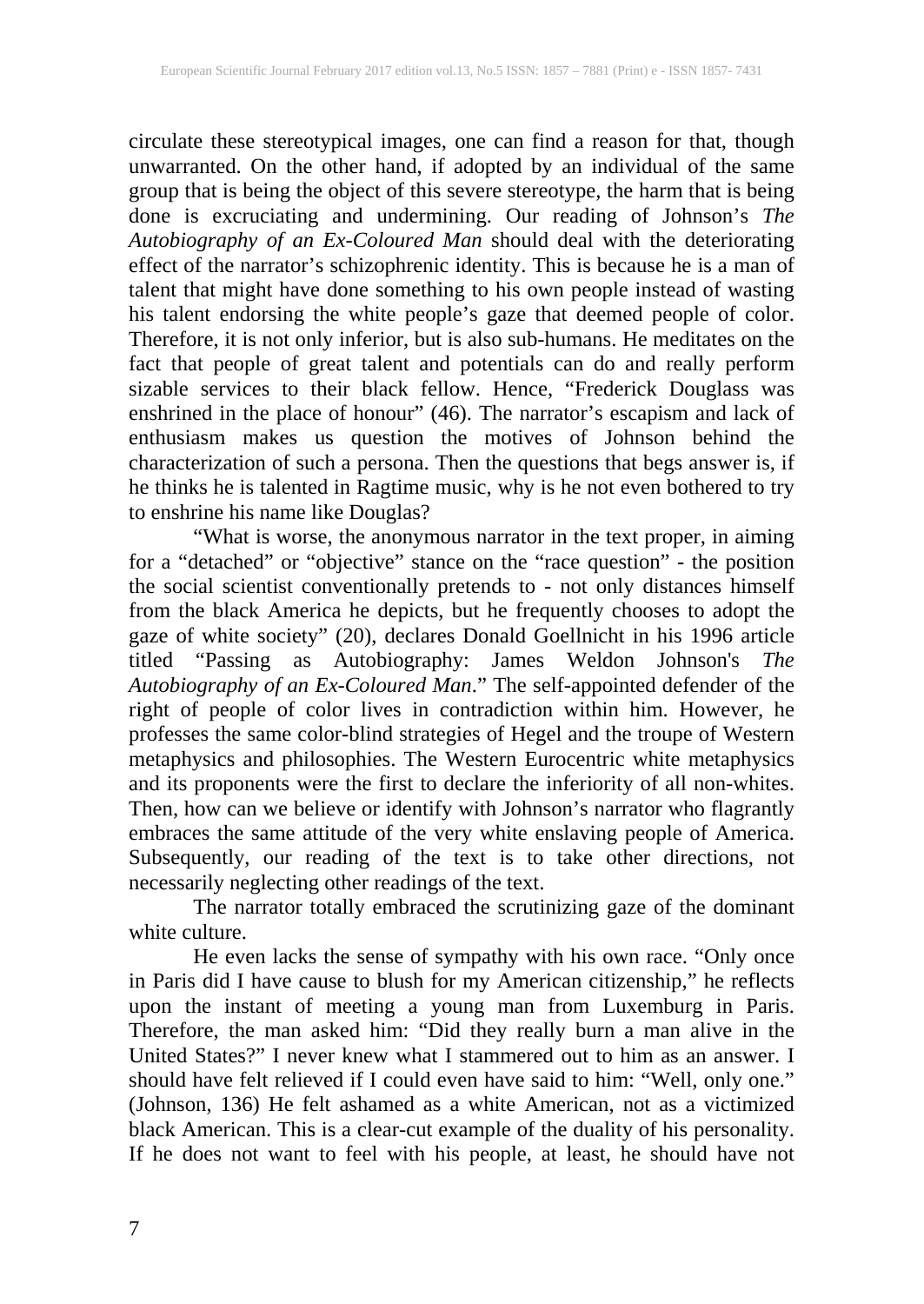shown any sign of whiteness. He felt disgrace and shame regarding white savagery as a white man rather than explain the various injustice people of color experience in the United States. The young man was a great admirer of America and he owes explanations or clarifications from a man who will later give up a tour to Japan and Egypt for the sake of his black people as he claims.

The whole issue of Johnson's narrator should be scrutinized. In addition, there is a deep divergence between the ex-colored narrator's decreed ideals and his behavior, and between his claims of rescuing the black race and his steadfast allegiance to the white supremacy and normative values. This should prompt the reader as well as the critic to launch a strict critical campaign into the protagonist's and Johnson's real motives to come up with a new reading of the text. It seems that they both lack a clear vision of what their whole expedition is all about. What supports this theory is Johnson's un-naming of the narrator, his withholding of his authorial name at the beginning, and the vagueness of the book's genre which can be referred to as a novel, a social study, or an autobiography. This haziness triggers many questions as to the credibility of the narrative itself as well as to the moral responsibility of the narrator. It does not suffice just to presuppose that he is passing for economic and social reasons. However, we see him at the time of harangue based on the already destitute and tortured people of color.

The narrator has been suffering from the dual identity, a fragmented persona, and liminality in the American society the same way as millions of colored people who conceptualize whiteness as normal and "blackness" as abnormal. They, somehow, internalize the superiority of whiteness, or at least some aspects of it. Catherine Rottenberg in her article 'Passing: Race, Desire, and Identification", asserts that, "…race norms operate by compelling subjects to assume or identify with certain identity categories" (7). Nevertheless, people of color in white America are taught that whiteness equals to the American identity itself. Some of them in return must adopt the white identity to make their lives easy.

However; the narrator was never in a situation that compels him to adopt the white people's perspectives. He embraced the white gaze almost voluntary. This is how he reflects on black people's situation in the South; "I am in grave doubt as to whether the greater part of the friction in the South is caused by the whites having a natural antipathy to Negroes as a race, or an acquired antipathy to Negroes in certain relations to themselves" (Johnson, 80).

The white gaze is more transparent in the narrator's reaction of seeing a beautiful white woman in the company of a man of his supposed race. He learned that she pays for the black man's expensive jewelry and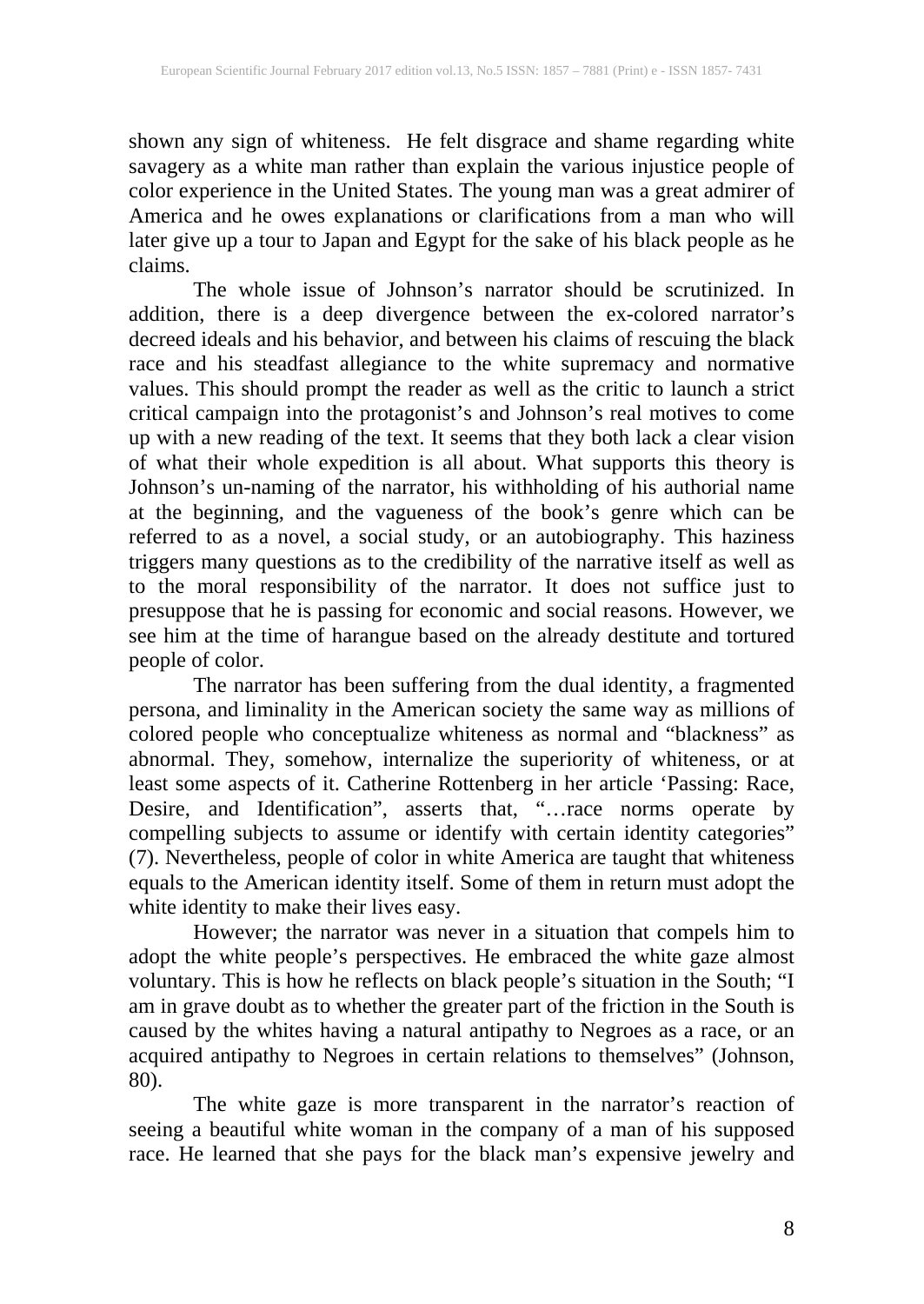clothes. His disgust and surprise was not out of jealousy as he expresses overt surprise that shows the prejudice and dismay of white people when confronting the fear of the black male sexuality. Thus, the un-named narrator remarks:

*This woman was known at the "Club" as the rich widow. She -went by a very aristocratic sounding name, which corresponded to her appearance. I shall never forget how hard it was for me to get over my feelings of surprise, perhaps more than surprise, at seeing her with her black companion; somehow, I never exactly enjoyed the sight. (Johnson, 109)*

He could not get passed his feeling as a white man seeing that the terrain of the white woman encroached upon by a man of color that has always been dubbed as a "beast" when it comes to sex. He assumed the white gaze in the very issue that whites most hated black males for at that time-that is sexual stereotypes of black men as "beasts". White people regard white woman as a potential target for the boastful sexual behavior of the black man.

At the time when Johnson wrote this book, lynching was a social event for all white people to attend and participate in the lynching rituals. White people of all social classes usually attend lynching. The narrator, who claims that the lynching triggered his passing for white, attended the lynching as a white person, not as a black. He says that he securely attended the lynching as his light color allowed him to mingle with white people without being discovered as a man of color coming too close to watch the heinous ritual of lynching as he contends, "My nerves would not have stood it. Perhaps what bravery I exercised in going out was due to the fact that I felt sure my identity as a coloured man had *not* yet become *known* in the town." Why then does he renounce his black identity when he has already passed? He continues his false sentimentality describing the victim, "Tow horsemen rode abreast; between them, half dragged, the *poor wretch* made his way through the dust" (Johnson, 185-186). He described in almost boring detailed manner the humiliation and degradation of the black man being lynched while it is expected of him as a black man, at least as he alleges, to describe with the same degree, if not more, the savagery of the white people.

He stunningly sided with the victimizer against the victim. This contradiction in Johnson's narrative is a great defect that might undermine his whole treatise. He has participated as a spectator of the tyranny of the very identity that he voluntarily assumed. This, however, is the white supremacy that wreaked havoc among people of color whose only "fault" is God's endowed pigmentation. Joseph Skerrett Jr. states, "… the narrator exhibits behavior typical of the psychological sellout he expresses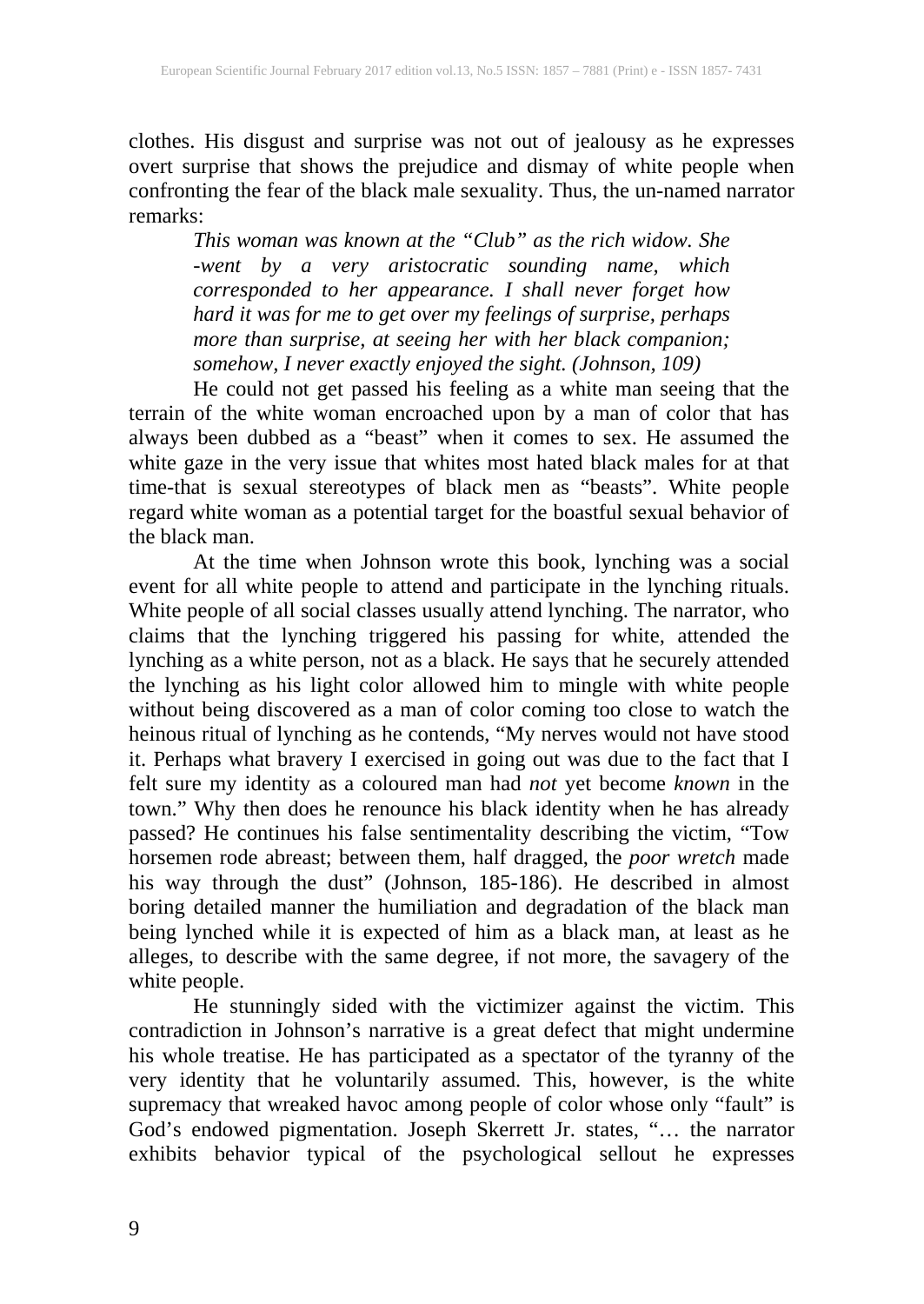admiration for traits of the oppressor which are directly related to their mystery and his subjugation." He also adds commenting on the discussion in the smoking car on the train during the narrator's trip to Atlanta, "the narrator rendered himself impotent to the conversation. He has numbed himself to the pain of such discussions" (83). This impotency paints the narrator's worldview throughout Johnson's *The Autobiography of an Ex-Coloured Man*.

Furthermore, the whole reading of the text is on the brink of being totally reversed. Johnson's characterization of the ex-coloured man [narrator] lends itself to a new meaning of the book. A man who assumes a severer white gaze towards black people is in no position whatsoever to be read as an authority on the question of race in America. The narrator's alleged colorblindness contradicts itself in a way that it is impossible to be objective enough for the reader to accept, or even to consider in the first place.

The narrator romanticizes white people and admires them to such a degree that a reader, who reads this paragraph without knowing that the narrator is a colored man, would with no slightest doubt assumes him to be white. He reflects, "The Southern whites are in many respects a great people. Looked at from a certain point of view, they are picturesque. If one will put himself in a romantic frame of mind, he can admire their notions of chivalry and bravery and justice" (Johnson, 189). Subsequently, it is apparent now that the narrator in Johnson's *The Autobiography of an Ex-Coloured Man* is tinkering with the idea of being an "ex-coloured man," while he never seems to be a coloured man in the first place, or at least experience the real torment that people of color underwent. He delves more profoundly in detaching himself from the people who thinks they are to "be treated worse than animals" (Johnson, 191). He justifies his detachments:

*… I understood that it was not discouragement, or fear, or search for a larger field of action and opportunity that was driving me out of the Negro race. I knew that it was shame, unbearable shame. Shame at being identified with a people that could with impunity be treated worse than animals. For certainly the law would restrain and punish the malicious burning alive of animals. (191)* 

He claims that his passing was not motivated by seeking "opportunity". Then why is he passing? The reader was told that it was "shame" that compelled the protagonist to pass. Then is shame a grave reason for him to forsake his identity and live in fear of being discovered all his life? The moral choices of the narrator lack substantial bases; however, the reading of the text should be rendered more than a story of a man who is driven to pass because he is endangered. Instead of finding thin justifications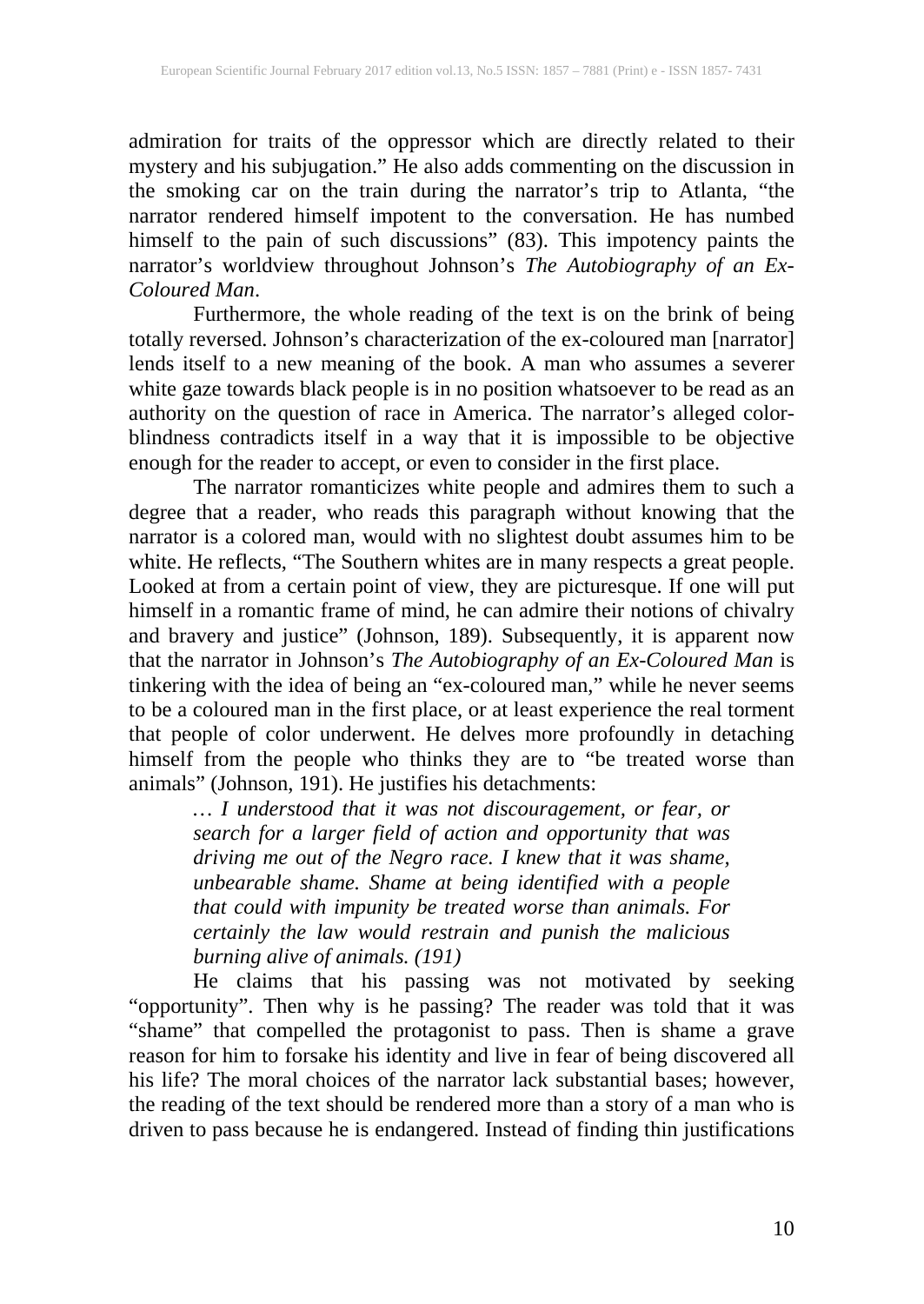shrouded with romantic sentimentalities for the narrator's deeds, the critic and the reader might find new venues for explaining the narrator's motives.

The protagonist of Johnson's *The Autobiography of an Ex-Coloured Man* has passed long before declaring that, and he almost lived all his life as a white man scraping whatever he could get from the white privileges. This coupled with the severe white gaze he assumes, shakes the premises of his claim that he passed out of "shame". He plays on the sentimentalities of the readers to veil his weak personality and lack of stamina. Therefore, I think that he will live in shame all his life trying to mask himself and experiencing the dire fear of being exposed to the world outside his self-constructed world of counterfeit and deceit.

Forsaking his identity, or at least his biological one, renders him accomplice in the atrocities and injustices which black people suffered. This is based on the fact that this man [the narrator] is talented and could have used his name and work in the service of the liberation of people of color. The narrator instead chooses the least troubled course of action, which is escape. His escape is shameful, not belonging to the people who were burnt by whites who he affiliates with out of his own free will. In addition, he has decided to join the white troupe that looked upon his own race [colored] as inferior and unworthy of being treated as human beings.

The unnamed narrator suffers paralyzation of a genuine black consciousness. He has buried almost all signs of his colored origin intentionally, though his light skin biologically helped further to mask them. He had told the reader that he is forsaking his travels with the white millionaire to go back to the South to help support his race. During his trip to the South, he described an interesting dialogue among four white in the smoking car on the train. Rottenberg in her article "Race and ethnicity in *The Autobiography of an Ex-Colored* Man and *The Rise of David Levinsky*: The Performative Difference" contends that, "What the narrator does not reveal is that the smoking-compartment is, undoubtedly, for whites only … The narrator is clearly "passing." As a "black" man, he would be denied access to such a space, a (purportedly) all-white and all-male hegemonic site. Therefore, it is only by virtue of his "light skin" and the assumption of whiteness that he is privy to the discussion at all" (309). He refrained from investing the moment using his light color "privilege" to support his people's cause even under the white mask as we know the danger he faces if he opted to speak as a black man. His silence divulges his frail commitment to the cause of people of color.

In his book, *James Weldon Johnson*, Robert Fleming points out the weakness of the narrator's stamina and his inability to face up to the cause of the advancement of the black race, especially if he had used his talent for that noble cause. He asserts: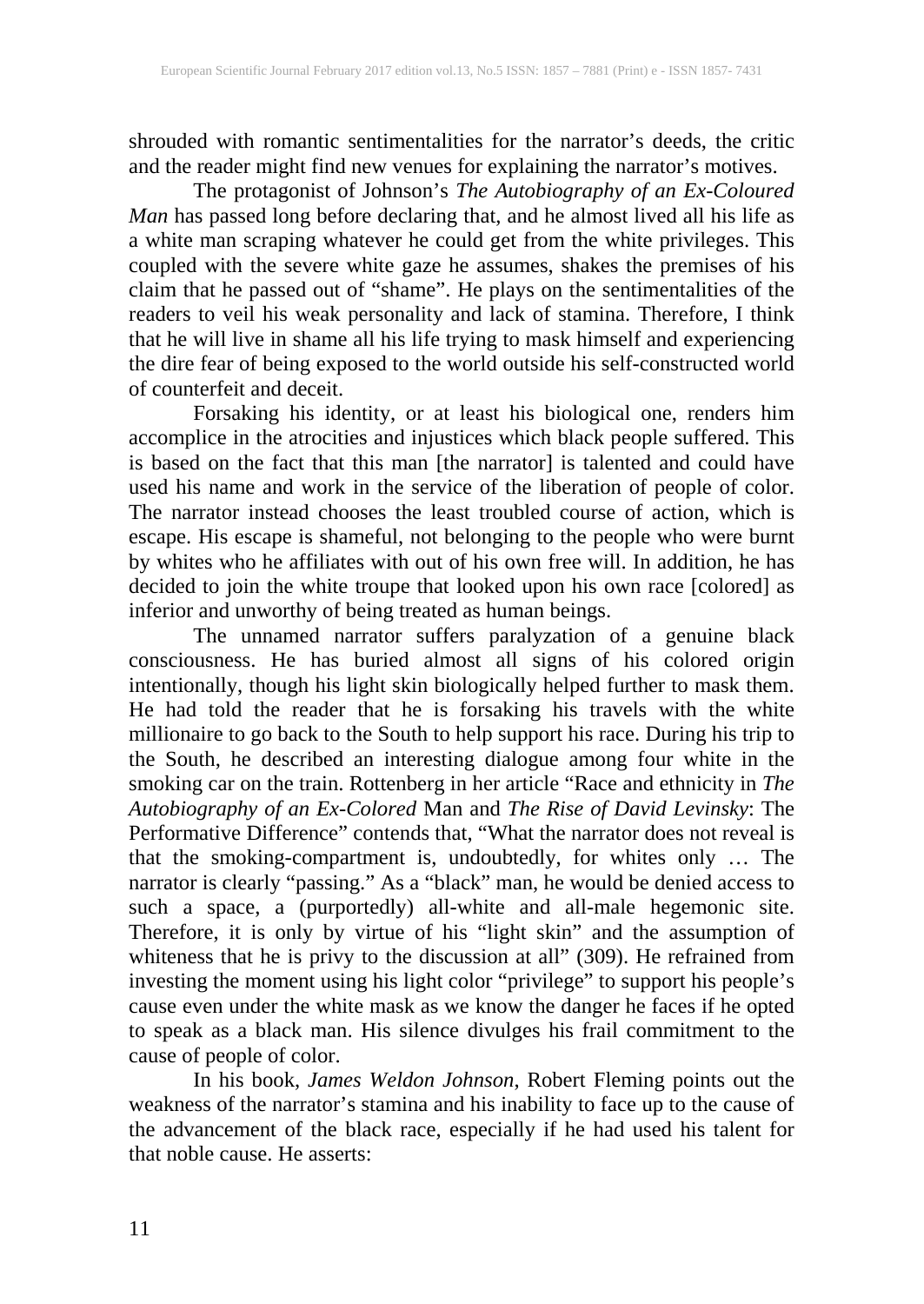*At the end of the novel, the protagonist reflects that in a sense, he has been "a coward, a deserter" and he longs to be able to rejoin his mother's race. While he observes the strides being made by Booker T. Washington and other pioneers of his race, he feels "small and selfish" realizing that he has chosen the easy way out and has settled for becoming 'an ordinary successful white man who has made a little money" when he might have been one of the architects of a new role for black Americans. (21)*

Just like the narrator started his narration with indeterminacy and reluctance, he ended up with the same hazy and murky position regarding his identity. He laments his forsaking the cause of his race. The last pages of the novel attest to the fact that he lacks resolute and he is plagued with identity schizophrenia. Thomas Morgan points out that, "The final two pages of the text again re-emphasize the narrator's indeterminate position." He also asserts that, "This duality situates what is arguably the narrator's most important misreading in the novel … the narrator's assertion that "I have sold my birthright for a mess of pottage." Taken literally, the narrator has lost his public connection to his racial heritage, in that he is not planning on undoing his current situation in the world as white" (236).

The narrator in Johnson's *The Autobiography of an Ex-Colored Man* may have embraced the gaze of the dominant white culture all his life and his declaration of passing for white at the end of the book is ironical. This is based on the fact that he has already lived within the white culture. This study suggests that our reading of the texts may be given this new dimension of the narrator's ironical passing. The narrator's lamentation at the end of the book should not be used to sympathize with him, but rather to scourge his frailty and to censure his indeterminacy. In a way, he has betrayed his own people while he could have used his talent and knowledge to further his people's just cause. Thus, he appears to be a deserter who opted for the least troubled way of life. However, he relinquished his race in favor for conveniences and luxury, "I would avail myself of every possible opportunity to make a white man's success; and that, if it can be summed up in any one word known as 'money'" (Johnson, 193).

## **References:**

1. Andrade, H. R. (2006). Revising critical judgments of *the autobiography of an ex-colored man. African American Review* 40:2 (Summer): 257-270.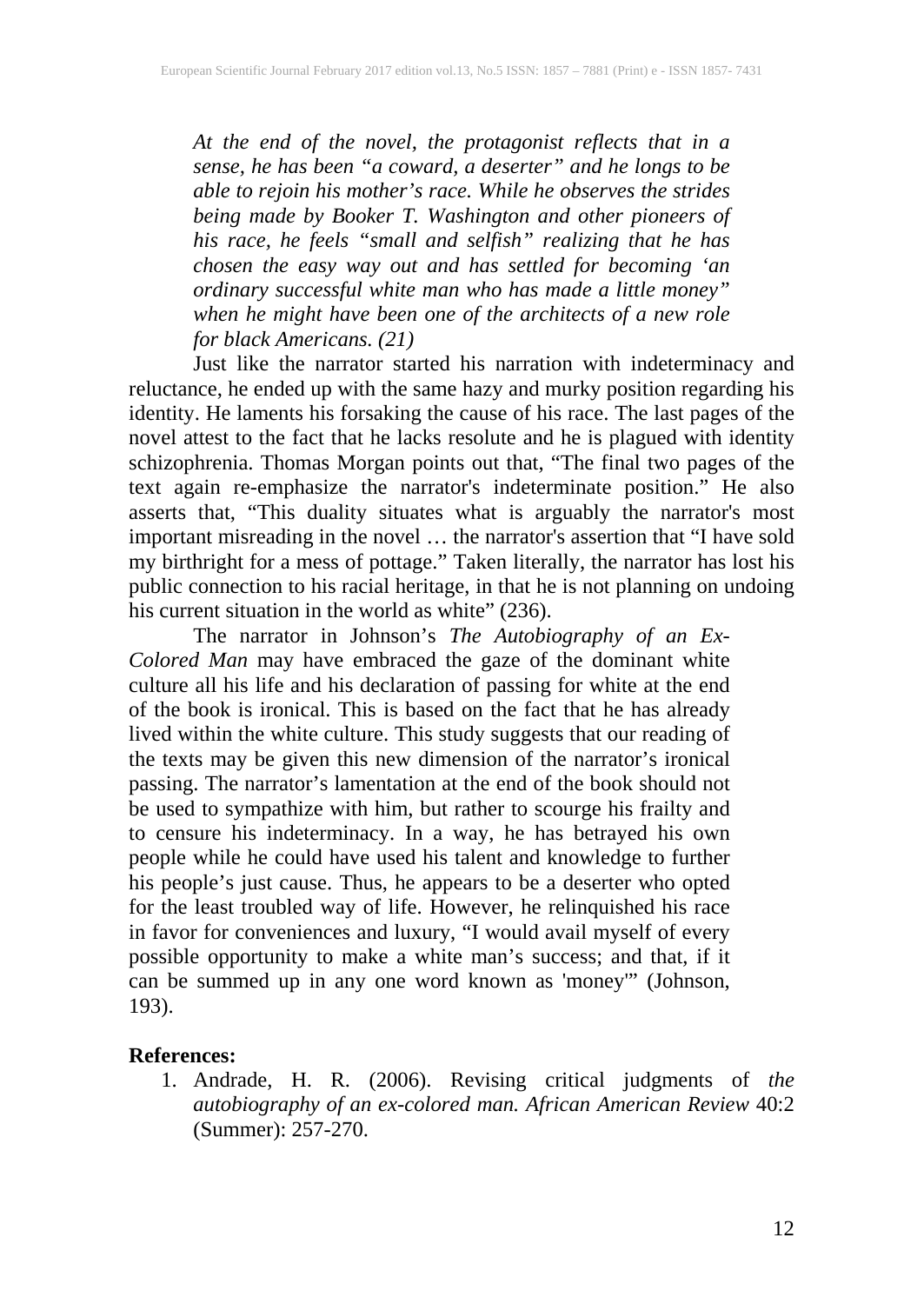- 2. Baker, H. A. Jr. (1997). A forgotten prototype: *The autobiography of an ex-colored man and invisible man*. In Price, K, M. & Oliver, L, J. (Eds.). (2006). *Critical essays on James Weldon Johnson* (pp. 31-42). New York, NY: G. K. Hall & Co.
- **3.** Biers, K. (2006). Syncope fever: James Weldon Johnson and the black phonographic voice. *Presentations* 96 (Fall): 99-126.
- 4. Davis, J. (2000). *The white image in the black mind: A study in African American literature*. Westport, Connecticut: Greenwood Press, 2000.
- 5. Delgado, R. & Lean, S. (Eds.). (1997). *Critical white studies: Looking behind the mirror*. Philadelphia, PA: Temple University Press.
- 6. Du Bois, W. E. B. (1968). *The souls of black folks: Essays and sketches*. Chicago: A. C. McClurg & Co.
- 7. Fanon, F. (1986). Black skin, white masks. London: Pluto Press.
- 8. Fleming, R. (1987). *James Weldon Johnson*. Boston, MI: Twayne Publishers.
- 9. Frankenberg, R. (Ed.). (1997). *Displacing whiteness: Essays in social and cultural criticism*. Durham & London: Duke University Press.
- 10. Fredrickson, G. (1987). *Black image in the white mind: The debate on Afro-American character and destiny, 1817-1914*. Middleton, Connecticut: Wesleyan University Press, 1987.
- **11.** Goellnicht, D. (1996). Passing as autobiography: James Weldon Johnson's *the autobiography of an ex-coloured man*. *African American Review* 30:1 (Spring): 17-33.
- 12. Johnson, J. W. (1937). *The autobiography of an ex-coloured man*. New York, NY: Alfred A. Knopf.
- 13. Levy, E. (1973). *James Weldon Johnson: Black leader, black voice*. Chicago & London: The University of Chicago Press.
- **14.** Michel, N. (2005). James Weldon Johnson's black Manhattan and the kingdom of American culture. *African American Review* 39:3 (Fall): 315-325.
- 15. Morgan, T. (2004). The city as refuge: Constructing urban blackness in Paul Laurence Dunbar's *the sport of the gods* and James Weldon Johnson's *the autobiography of an ex-colored man. African American Review* 38:2 (Summer): 213-237.
- 16. Price, K. M., & Oliver, L. J. (Eds.). (2006). *Critical essays on James Weldon Johnson*. New York, NY: G. K. Hall & Co.
- 17. Rottenberg, C. (2003). Passing: Race, identification, and desire. *Criticism* 45:4 (Fall):435-452.